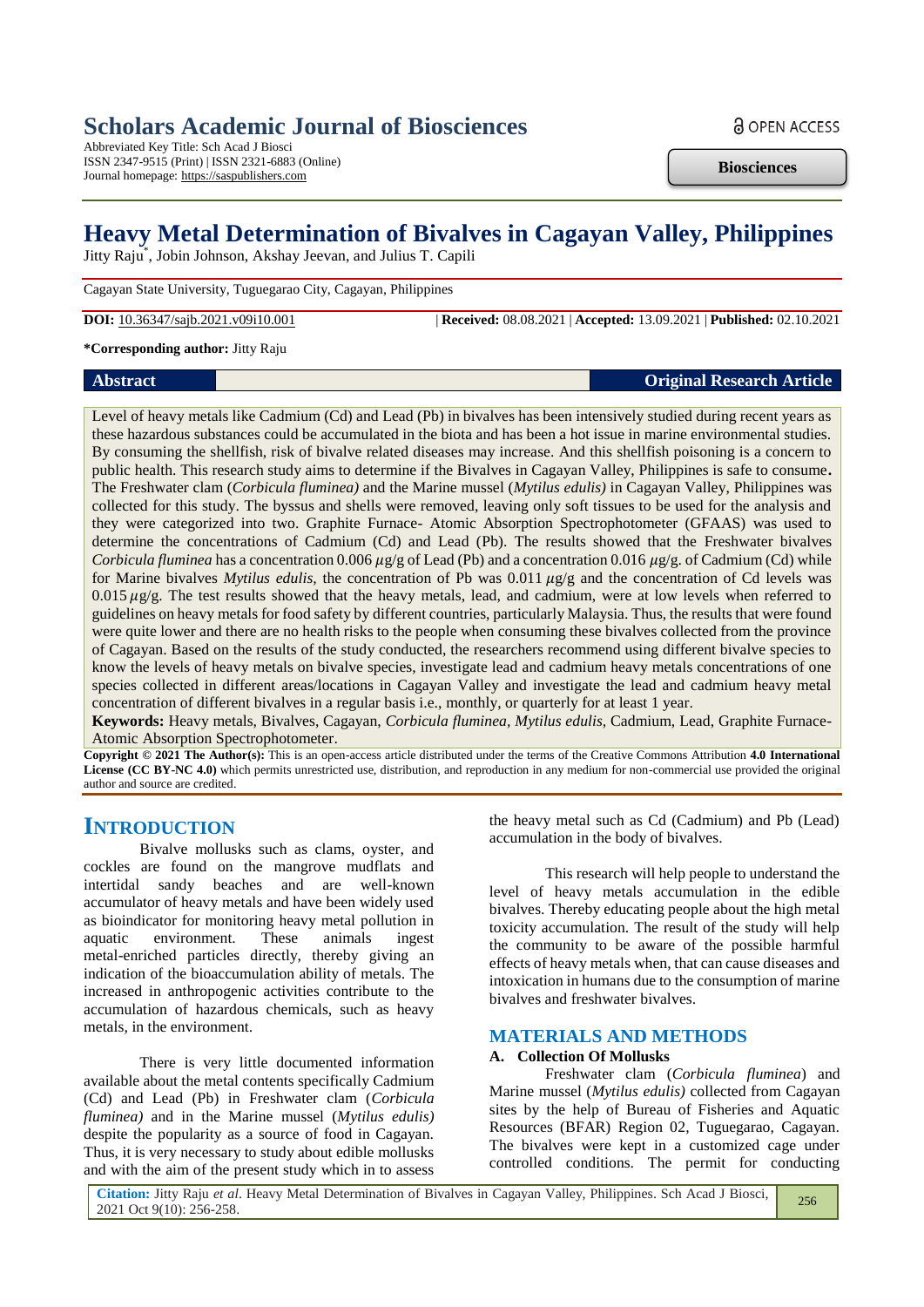experiments on the freshwater and marine bivalves were obtained from the Bureau of Fisheries and Aquatic Resources (BFAR) Region 02, Tuguegarao, Cagayan 3500.

#### **B. Processing and Analysis**

All samples are weighed and dissected at the Department of Science and Technology (DOST) Lab, Region 02. The byssus and shells were removed, leaving only soft tissues to be used for the analysis and they were categorized into two labelled glass bottles. Then the tissues were washed and drained. The tissues are

weighed and homogenized in a blender. The homogenized samples are weighed and frozen. Approximately 1 gram of samples are dried and added to digestion tube. 10 ml of 65% nitric acid is added to each test tube and allowed to predigest. The tubes were placed in a digestion block and heated about  $130<sup>0</sup>$  C and a clear solution will be obtained. 10 ml of 65% nitric acid is again added to prevent charring. The solution is filtered and diluted to  $25$  ml, deionized, and stored at  $4^{\circ}$ C. Later the Cadmium (Cd) and Lead (Pb) concentrations were determined by a Graphite Furnace- Atomic Absorption Spectrophotometer (GFAAS).

| COUNTRY                                                            | $Cd(\mu g/g)$ | Cu $(\mu g/g)$ | $Pb (\mu g/g)$ | $\text{Zn}(\mu\text{g}/\text{g})$ |
|--------------------------------------------------------------------|---------------|----------------|----------------|-----------------------------------|
| Malaysian Food Regulation (1985)                                   | 1.00          | 30.00          | 2.00           | 100.00                            |
| International Council for the<br>Exploration of the Seas (1988)    | 1.80          |                | 3.00           |                                   |
| Brazilian Ministry of Health<br>(ABIA, 1991)                       | 5.00          | 150            | 10.0           | 250                               |
| Ministry of Public Health,<br>Thailand (MPHT, 1986)                |               | 133            | 6.67           | 667.00                            |
| Food and Drug Administration of<br>the United States (USFDA, 1990) | 25.0          |                | 11.50          | wasan kalendar                    |
| Australian Legal Requirements<br>for Food Safety (NHMRC, 1987)     | 10.00         | 350            |                | 750                               |
| Hong Kong Environmental<br>Protection Department (1997)            | 2.00          |                | 6.00           |                                   |

**Figure 1: Study of Heavy Metals Found in Bivalves in various countries [1]**

## **RESULTS**

This chapter discusses the results of the lead and cadmium analysis in the two different species samples collected from Cagayan.

The results obtained from the collected specimen by Graphite Furnace-Atomic Absorption Spectrophotometer (GFAAS) method is as follows:

| Table 2: Concentration of Heavy metals of different Bivalves |                  |                                |  |  |
|--------------------------------------------------------------|------------------|--------------------------------|--|--|
| <b>SAMPLE DESCRIPTION</b>                                    | <b>PARAMETER</b> | RESULT $(\mu g/g)$ dry weight) |  |  |
| Corbiculla fluminea                                          | Lead             | 0.006                          |  |  |
|                                                              | Cadmium          | 0.016                          |  |  |
| Mytilus edulis                                               | Lead             | 0.011                          |  |  |
|                                                              | Cadmium          | 0.015                          |  |  |

**Table 2: Concentration of Heavy metals of different Bivalves**

## **DISCUSSION**

The table shows concentration of heavy metals in the Freshwater bivalves *Corbicula fluminea* the concentration of Lead (Pb) was 0.006  $\mu$ g/g. And the concentration of Cadmium (Cd) was  $0.016 \mu$ g/g. For Marine bivalves *Mytilus edulis* the concentration of Pb was 0.011  $\mu$ g/g. And the concentration of Cd levels was 0.015  $\mu$ g/g. For the marine bivalves *Mytilus edulis* the concentration of Pb was less than  $\langle 0.1 \mu g/g$ . And the concentration of Cd was also less than  $\langle 0.1 \mu g/g \rangle$  The same goes for freshwater bivalves *Corbiculla fluminea*.

The lead and cadmium levels were also less than  $< 0.1$  $\mu$ g/g.

The test results showed that the heavy metals, lead, and cadmium, were at low levels when referred to guidelines on heavy metals for food safety by different countries, particularly Malaysia where the heavy metal levels set by the food regulation for Pb, and Cd were 1.00  $\mu$ g/g and 2.00  $\mu$ g/g respectively. This implies that the results that were found were quite lower as compared to Malaysia and other Asian countries. Thus, there are no health risks to the people when consuming these bivalves

© 2021 Scholars Academic Journal of Biosciences | Published by SAS Publishers, India 257